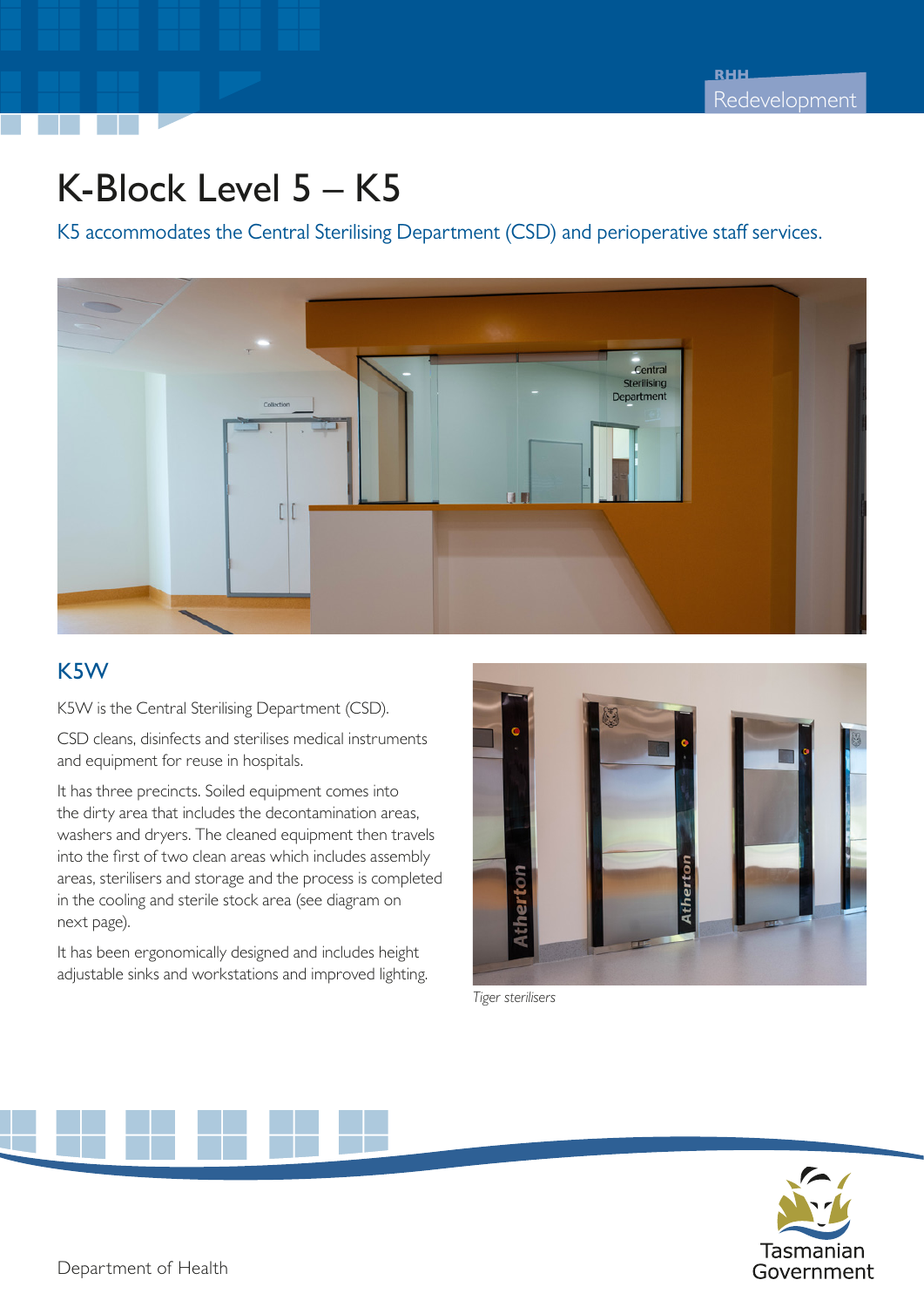

The modern CSD has significantly more space than the old unit and has equipment new to the RHH including an automated chemical dosing system, de-boxing area, dedicated state-of-the-art loan-set equipment room and electronic instrument tracker.

The dirty area precinct has two decontamination areas, trolley wash, scope clean, dryers and washers.

The clean area precinct has clean trolley store, two assembly areas and five sterilisers and cooling area.

The RHH is the first Australian hospital to use CSD robots. Lynx robotic automated guided vehicles support staff by delivering around 100 000 packed instrument trays that will be used across the RHH each year, to the sterilisers, reducing repetitious lifting.

The Lynx robotic automated guided vehicle robot was developed by Omron in conjunction with Atherton. The partnership of medical manufacturers/suppliers Atherton and Device Technologies Australia delivered \$2.8 million in new CSD equipment including the two robots, for K-Block.

The CSD supports the existing nine operating theatres and inpatient and outpatient services in the RHH and five new operating theatres, procedure room, angiography and cardiac cath lab in K-Block along with several other health facilities in Hobart.



*Washers*

CSD is an infection-controlled, restricted area in K-Block Level 5 requiring staff to wear full theatre attire.

CSD and operating theatre staff amenities are also provided on K5 including change rooms, lockers and staff room with kitchen facilities.